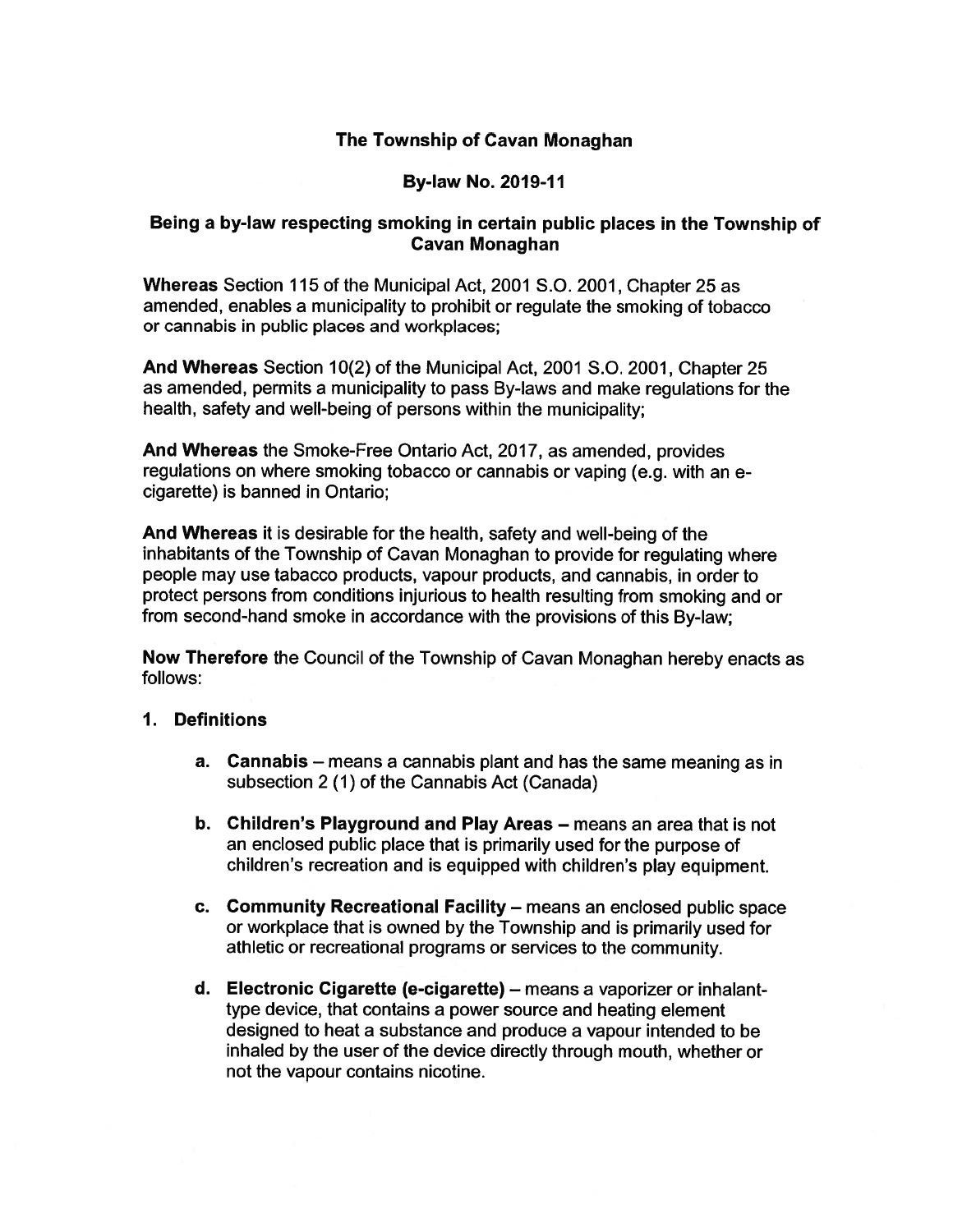- e. Smoke or Smoking means smoking (inhaling and exhaling) or holding lighted tobacco or cannabis (medical or recreational).
- f. Sporting Area and Spectator Area — means an area that is not enclosed public space or an enclosed workplace that is owned by the Township, the public is ordinarily invited or permitted access and the area is primarily for the purposes of sports.
- g. Tobacco Product means tobacco in any processed or unprocessed form that may be smoked, inhaled or chewed, including snuff, but does not apply to products intended for use in nicotine replacement therapy.
- h. Township means Township of Cavan Monaghan.
- i. Township Trail — means any trail that is owned and maintained by the Township of Cavan Monaghan including but not limited to the Millbrook Valley Trails.
- j. Vapour Product means an electronic cigarette, an e-substance, or any componen<sup>t</sup> of an electronic cigarette.

#### 2. General Prohibitions

- a. No person shall smoke, hold <sup>a</sup> lit or consume tobacco, cannabis or <sup>e</sup> cigarette product within <sup>a</sup> twenty (20) metre radius surrounding any Children's Playground and Play Areas at the following locations:
	- $\triangleright$  Maple Leaf Park
	- Old Milibrook School
	- Cedar Valley Park
	- Edgewood Park
	- Peace Park
	- Whitfield Landing
	- > Station Park
- b. No person shall smoke, hold <sup>a</sup> lit or consume tobacco, cannabis or <sup>e</sup> cigarette product within <sup>a</sup> twenty (20) metre radius surrounding any Community Recreation Facility at the following locations:
	- Cavan Monaghan Community Centre
		- 4 Needlers Lane, Millbrook
			- 986 County Road 10, Millbrook
	- Cavan Monaghan Libraries
		- Millbrook Branch
		- Bruce Johnson Branch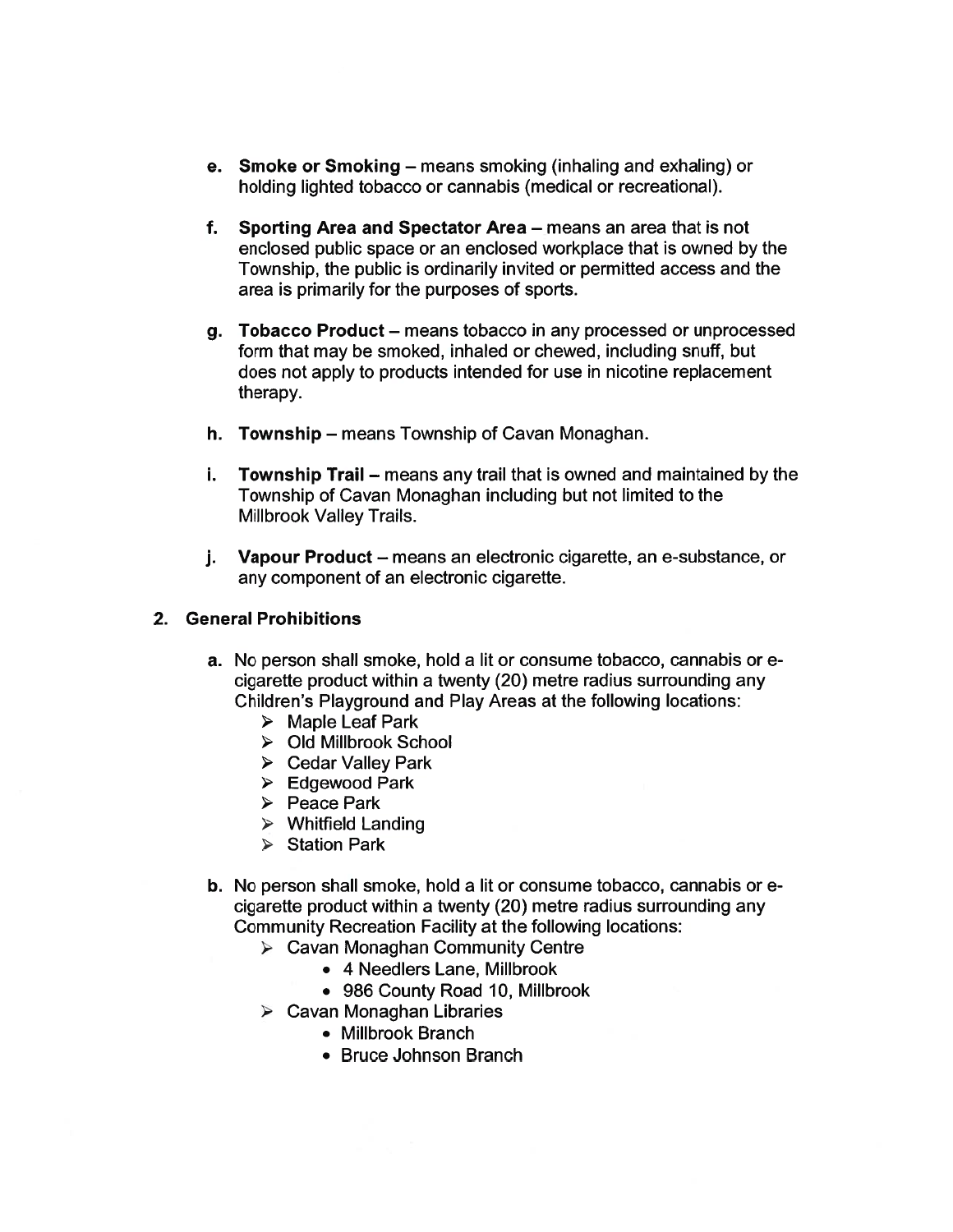- c. No person shall smoke, hold <sup>a</sup> lit or consume tobacco, cannabis or <sup>e</sup> cigarette product within <sup>a</sup> nine (9) metre radius surrounding any entrance, exit or air intake building owned and operated by the Township of Cavan Monaghan including by not limited to:
	- > Township Municipal Office
	- $\triangleright$  All Public Works Buildings, including the Transfer Station
	- $\triangleright$  All Fire Halls
	- $\triangleright$  The Lion's Den
	- $\triangleright$  Parks Depot
	- $\triangleright$  Water Treatment Facility
	- $\triangleright$  Wastewater Treatment Facility
- d. No person shall smoke, hold <sup>a</sup> lit or consume tobacco, cannabis or <sup>e</sup> cigarette product within <sup>a</sup> twenty (20) metre radius surrounding any Township Trials system.

## 3. Exceptions

This By-law does not apply to any private property.

### 4. Signs

- a. That "No Smoking as per Township By-laws" signs be posted at all parks and open spectator areas at sports fields.
- b. That "No Smoking within <sup>a</sup> radius of 9 metres as per Township By laws" be posted at all entrances and exits to buildings owned and operated by the municipality as described in Section 2. c.

## 5. Enforcement

This By-law may be enforced by any of the following:

- $\triangleright$  Person holding the title of Tobacco Enforcement Officer who is employed by the Peterborough Health Unit
- Police Officer; or
- $\triangleright$  By-law Enforcement Officer appointed by the Township.

## 6. Penalty

Every person who contravenes any provisions of the By-law is guilty of an offence and is liable to <sup>a</sup> fine, and such other penalties, as provided for in the Provincial Offences Act, R.S.O. 1990, c. P.33, and the Municipal Act 2001, as each may be amended from time to time.